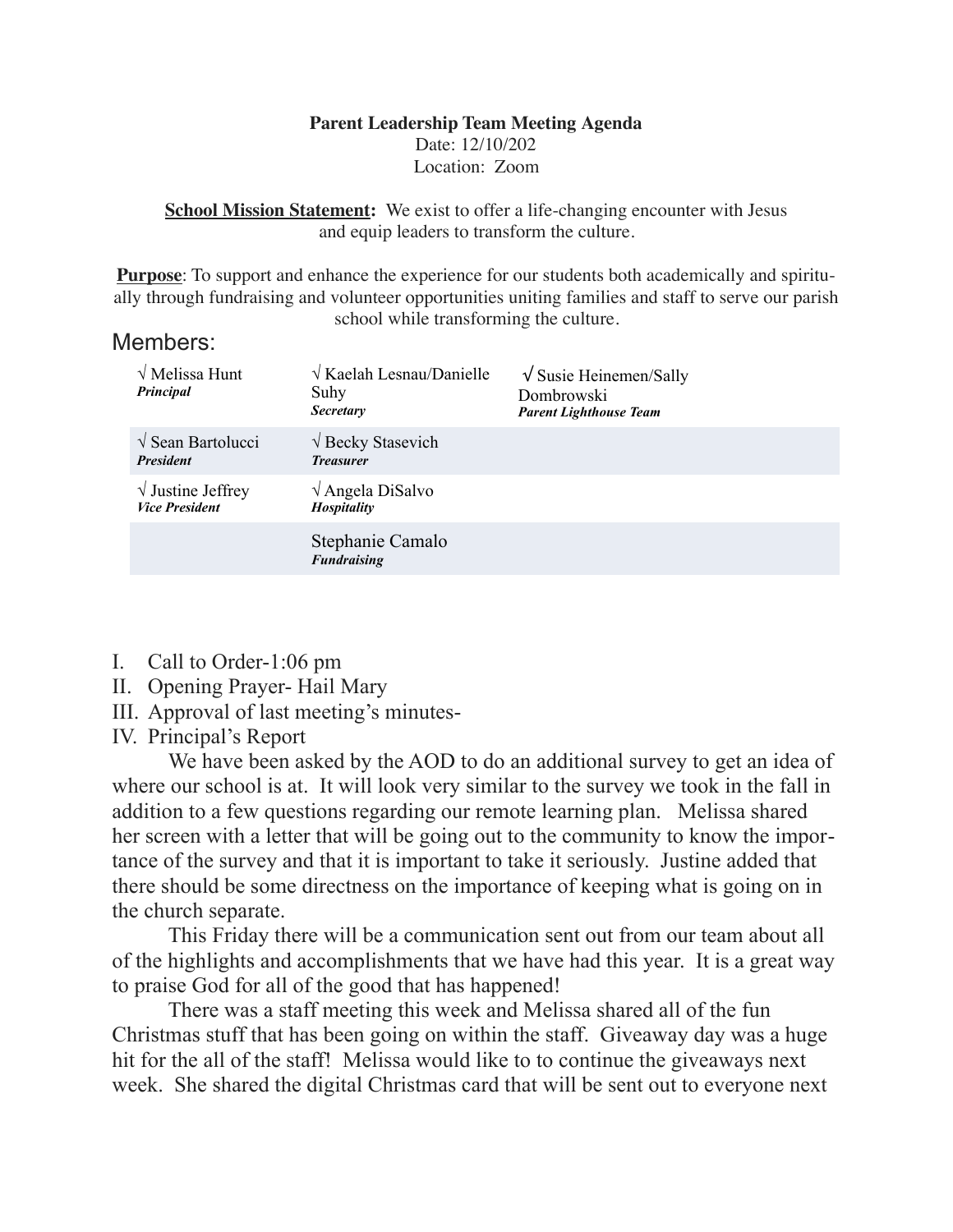week- also, next week there will be a kids give away day and a tacky Christmas wear day.

Each family will receive a 52 Sundays book as a gift from the school.

 We are gearing up fro re-commitment for next year's school year. In the past, there has been a paper communication sent out, but this year we are trying to do it digitally. All of the new families that register will also be able to use FACTS. We need to work on a few things with FACTS before communicating everything out. Melissa asked us all to think of something we can do for those families that do recommit.

 Open House will be the last Sunday in January. The teachers are doing everything digital in the event we cannot hold the open house. Our hope is that all prospective families can do a tour that day. We will still have the tables set up in the gym, but will not be attended by people. In the past, the PLT has been there to help direct people, etc- Melissa will let us know if there is anything we can do to help on this day. There will be no hospitality (cookies, etc). Each family will get a bag ,etc to take home with them.

 The open PLT meeting is on January 12th at 7:00 pm. We talked about doing a parent zoom to welcome new families and have breakout groups. We are combing the two- we as the PLT will have a concise agenda with a short principal's report and will break out in small groups. An invitation has been made and will be given to Sean to have with the new family welcome signs. s

 Picnic Basket donated a gift card to every teacher! We had to switch from their pizza because is was too difficult for them to deliver the pizza because of their short staff. With will be going through Domino's as the AOD will be covering the bill.

## V. Treasurer's Report

- A. Becky sent out the October report to review.
- B. She is still working through reconciling the parish reports with the school reports. It gets a little tricky with the Fall Bash, credit card fees, etc
- C. Becky and Andy met last week to go through how to reconcile the books and they will be working together moving forward so he is up to speed
- D. She filed the finical statement- we raised over \$57,000 for cash raffle, which was \$51,000 to the Vollbrecht fund!

## VI. Fundraising Report

A. The Lincoln Sign and Drive, Chipotle and 5 Below numbers are still coming in

VII.Old Business